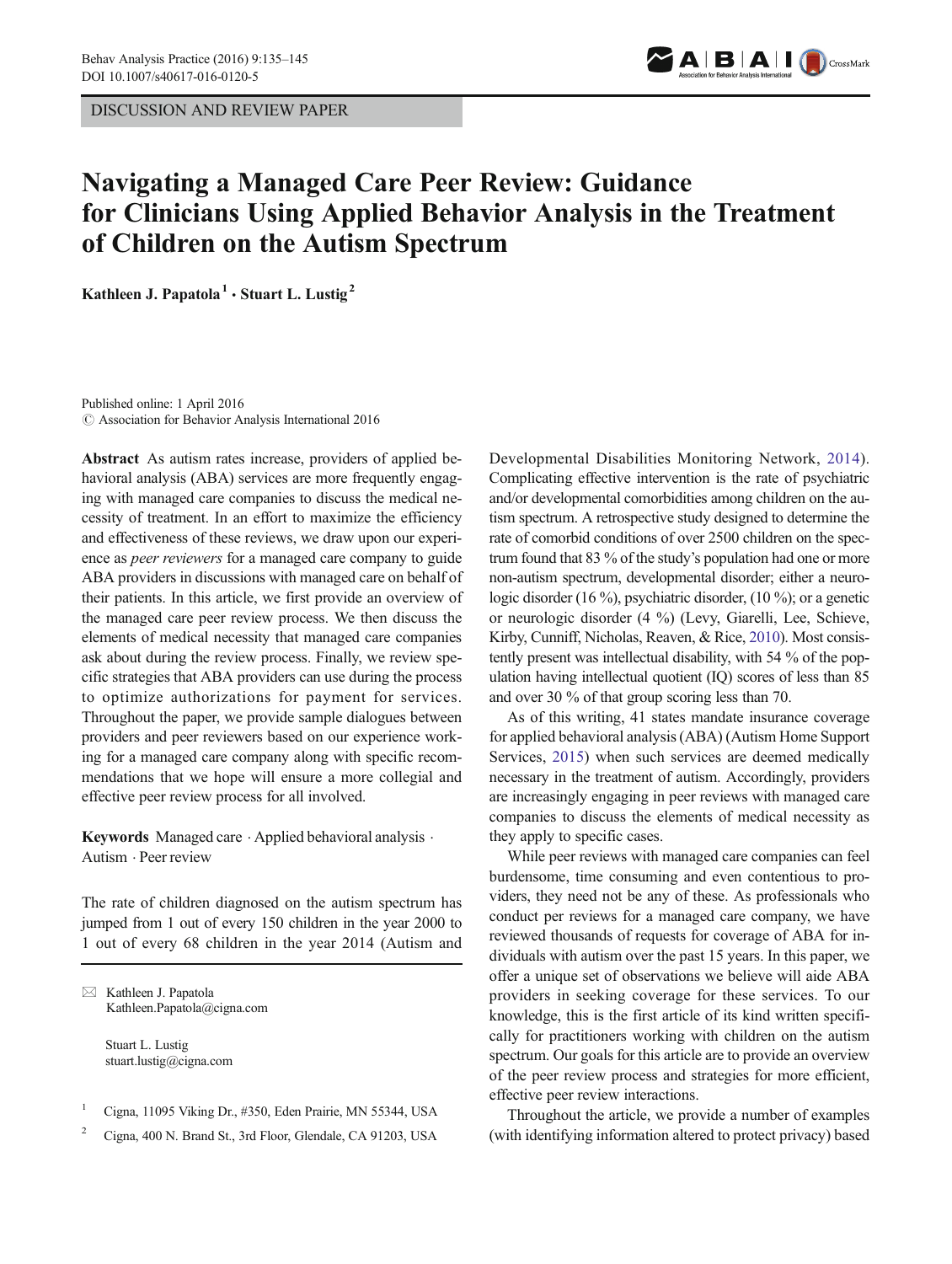on actual peer reviews, most of them with the first author. We selected these examples because they reflect the most common conundrums faced by providers. In addition, they explain why specific questions are asked during a peer review and how the answers to those questions guide decision-making about medical necessity.

## Origins of the Managed Care Peer Review

By the mid to late 1980s, modern-day managed behavioral health care organizations (MBHCOs) had been in existence just short of a decade. Charged with managing mental health benefits for myriad groups, practice guidelines were established for the most common psychiatric conditions such as anxiety and depression. Little attention was paid to autism because epidemiologically, the numbers were small, research was nascent, and requests to cover treatment were sparse.

Managed behavioral health care rose to prominence due to rising health-care costs; there were few guidelines for effective treatment and even fewer practice parameters shared industry wide. Clinicians had been free to treat their clients using treatment modalities of their own choosing, for whatever length of time the clinician deemed appropriate—regardless of outcome. Indeed, the initial use of the term "medically necessary" was initially without formal definition. It originated as a prompt from the physician to the third-party payer, indicating that the provider determined that the service in question was important enough (i.e., medically necessary) to the well-being of the patient to merit reimbursement. Today, the term remains an enigma to many practitioners because it cannot be defined in a single sentence, but rather as a group of characteristics that must be met in order to qualify for usage of the term.

In addition to complications related to diagnoses and effective treatment, those practicing in the early 1980s were not accustomed to oversight or examination of their clinical work. The introduction of the clinical review between the provider and the MBHCO was unprecedented and not very well received. The shift from complete autonomy to accountability for practice engendered not only anger and frustration among providers but also anxiety and concern as to how these new rules were going to change patient care and providers' revenue.

Conflict over these changes, however, cannot be solely ascribed to the practitioner. The industry of managed behavioral health contributed to the discord. For example, definitions of medical necessity were not as readily available from companies as they are today. The lack of essential information needed to comply with parameters for authorization understandably hardened providers' perceptions about the motives of managed care.

Practitioners working with children on the spectrum today have been spared much of the initial angst endured by therapists of more than 30 years ago when the practice of applied

behavior analysis was relatively unknown outside of a small group of researchers and practitioners. The number of children with autism in treatment was a fraction of the number today, and there were few training programs to prepare individuals for practice. The Behavior Analyst Certification Board (BACB) was not created until 1998. Although some clinics have instituted internal peer reviews to improve clinical care and enhance outcomes (e.g., Luiselli & Russo, [2005](#page-10-0)), in this paper, we focus here on provider strategies for peer reviews with managed care companies which we hope will both enhance care and lead to more effective advocacy for ABA when clinically indicated.

## The Review Process

Providers working with children on the autism spectrum and who are using ABA may need to interact with professional representatives from the MBHCO regarding coverage. These conversations are referred to as "clinical reviews." They occur for a variety of reasons and can occur at any point during treatment:

- 1. Initiation of treatment at the completion of a behavioral assessment. The purpose of this review is to ensure the treatment plan is in accordance with basic tenets of ABA including identification of behavioral goals, methods of measuring progress over baseline, parent training, and identification of any known barriers to the child with autism's success.
- 2. Requests for coverage of ongoing treatment at the end of an authorization period. The purpose of this review is to determine if medical necessity (discussed in the next section) is still present. The reviewer specifically looks for meaningful progress on goals over baseline. In the event of limited progress, the reviewer looks for changes in the treatment plan to address those barriers.
- 3. A significant amount of time between coverage reviews has elapsed. This situation may be due to conditions beyond the control of the provider or the reviewer. The most common condition dictating the time between reviews is the set of temporal requirements established by the state in which treatment occurs. For example, some states require authorizations be created for no less than 6 months. Others require the authorization period to be no less than every 12 months, which means the MBHCO is not allowed to call for updates or coverage reviews before the required time has elapsed. This situation does not, however, preclude the provider reaching out to the peer reviewer if questions arise during that 12-month period.

Clinical reviews are typically the first step and, in many cases, the only step required to procure additional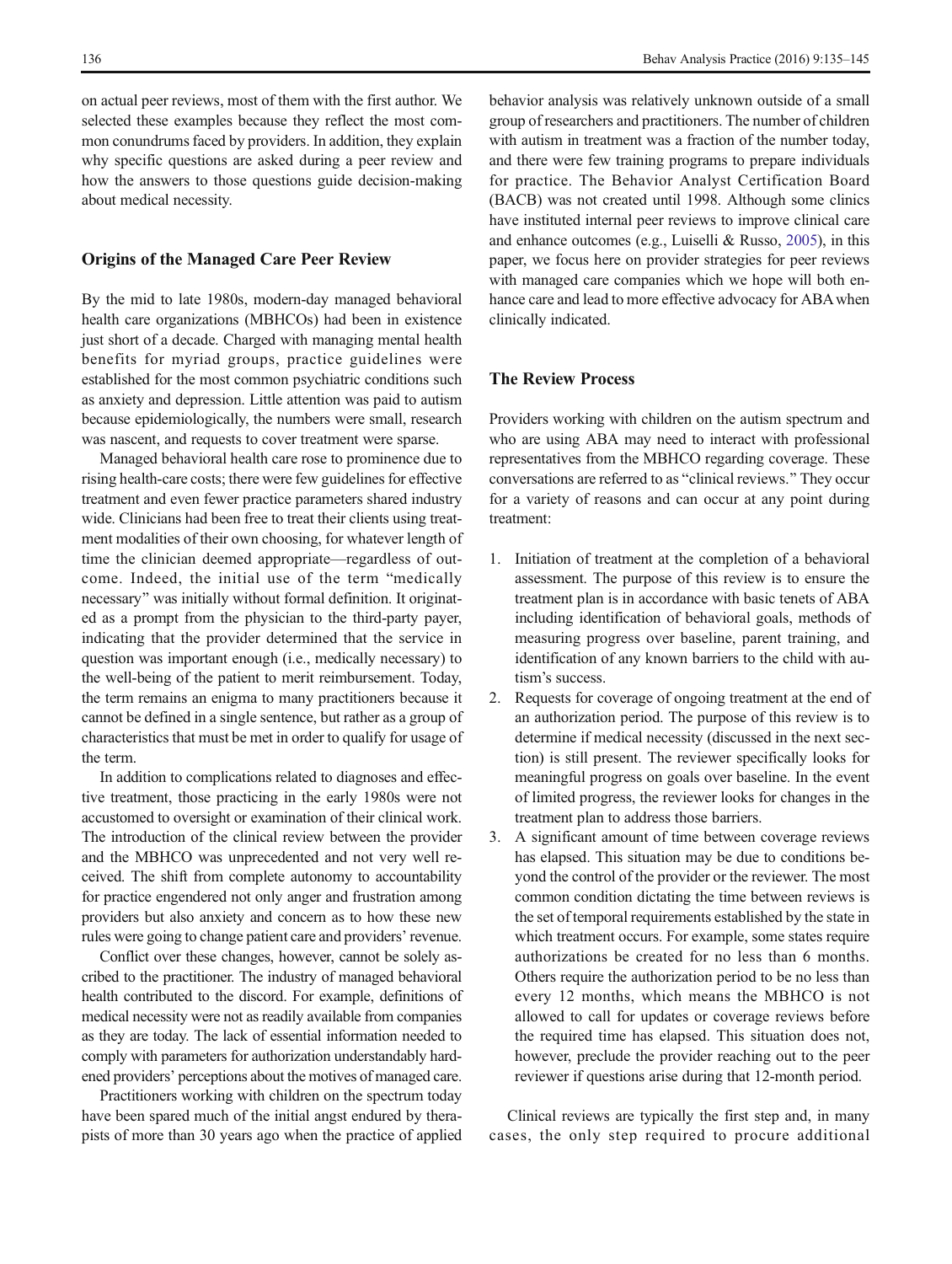authorization of coverage. These reviews are generally conducted by clinicians working for the MBHCO.

When the reviewer is satisfied that all necessary elements for ongoing authorization are present, the reviewer will authorize coverage for the request. However, in those cases where the clinical reviewer is unable to obtain enough information to render a decision about medical necessity, or believes that medical necessity is not present, the case is often referred for a peer review. When offered a peer review, the provider has two options: engage in another live review or opt out of the live review and agree to a read-only review which means the authorization decision is based solely on information that is in the record.

In the event the provider opts for a live review, the most important action we can recommend is preparation. Understand exactly why the case is recommended for a peer review. All determinations are based on medical necessity and benefit coverage parameters set by the health plan. These are publicly available online for easy reference. Alternately, a hard copy can be sent in the event of limited or no access to the internet. Ask the case manager which parameter is not being met. This will help focus preparation for the peer review. Lack of preparation is one of the most common reasons cases are sent to peer review. Preparation must include familiarity with the medical necessity criteria. Repeating the same information to another peer reviewer is not likely to change the outcome.

There are times when a provider will opt out of a live review and agree to the read-only review. From the perspective of a peer reviewer, opting out of a live review may decrease the chance for an authorization because the purpose of a peer review is to obtain clarification about a part of the treatment plan or the child's progress. If the provider is not present to answer questions, there is less opportunity for the peer reviewer to consider new information, discuss barriers to progress, or otherwise, ascertain what is missing.

Most MBHCOs will make attempts to be as accommodating as possible regarding the scheduling of reviews. However, there are regulatory time constraints for making coverage decisions. The most common length of time for rendering nonurgent pre-service and concurrent care coverage determinations is 15 days. Barring extenuating circumstances, this is usually enough time to schedule a review, gather additional information, and render the determination. However, there are some states that require a determination within two business days and a few that require the determination be made within 24 h. These timeframes are mandated by states for fully insured health plans.

The provider, however, has the option of "stopping the clock" by asking to withdraw the request for services. When this happens, the timing of the review can be more thoughtful and the provider is afforded more time to prepare. Withdrawing the request (by simply asking to do so) is

common under these circumstances, and the request is just as easily reinstated. There are no penalties for invoking this option.

Recommendations

- When informed that a peer review is necessary, be sure to understand why, i.e., what specific information may be missing. It will help in preparing for the review and will increase the chance for authorization of coverage.
- Educate yourself about timeframes; determine if the state in which you are working has imposed short timeframes for pre-service coverage determinations for insured benefit plans.

## Medical Necessity

In order for health-care services to be covered under a health plan, they must be determined to be medically necessary as defined by the plan. While the definition of medically necessary may vary slightly by an insurer, a typical definition would be like the one referenced in Cigna's guidelines (Cigna, [2014](#page-10-0)): health-care services that a provider, exercising a prudent clinical judgment, would provide to a patient for the purpose of evaluating, diagnosing, or treating an illness, injury, disease, or its symptoms and are (a) required to meet the essential health needs of the patient; (b) consistent with the diagnosis of the condition for which they are required; (c) consistent in type, frequency, and duration of treatment with scientifically based guidelines as determined by medical research; (d) required for purposes other than the convenience of the provider or the comfort of the patient; and (e) rendered in the least intensive setting that is appropriate for the delivery of health care.

To properly evaluate medical necessity for behavioral interventions rendered for the treatment of autism, the following information is required:

- Diagnosis of an autism spectrum disorder as per the Diagnostic and Statistical Manual of Mental Disorders (DSM-V) using standardized measures such as the Autism Diagnostic Observation Schedule (ADOS) (Lord & Rutter, [2012\)](#page-10-0) and the Autism Diagnostic Interview-Revised (ADI-R) (Rutter & LeCouteur, [2003\)](#page-10-0)
- & Assessment of current functioning via the use of standardized measures
- Thorough developmental history; include any event or circumstance known to influence development on either or both a prenatal and postnatal basis, such as length of gestation; maternal alcohol or drug use; maternal illness; incidences of hypoxia or anoxia; any accident, illness or injury known to influence development (traumatic brain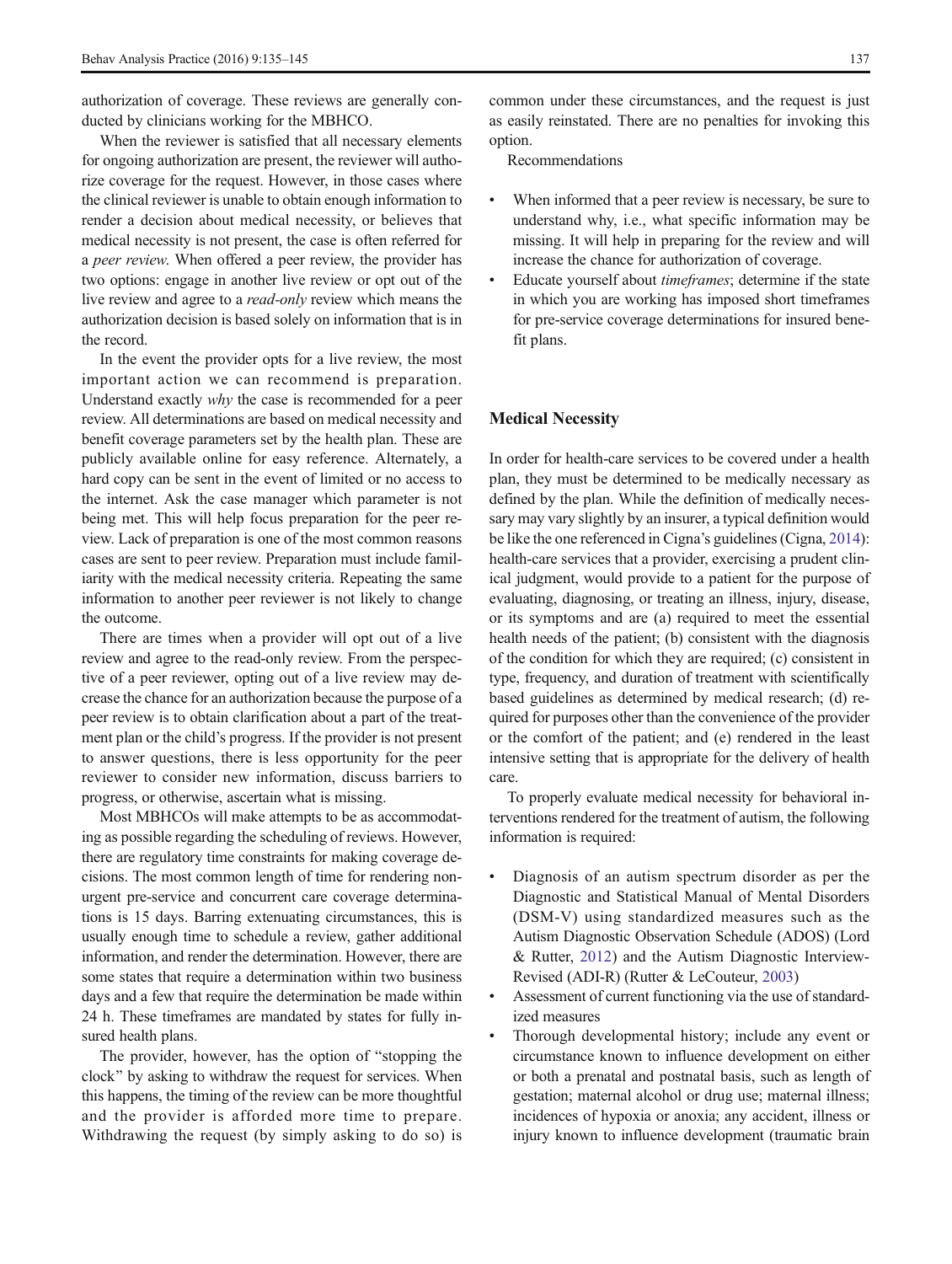injury, exposure to toxins, childhood diseases, etc.); known medical syndromes or genetic anomalies (Down syndrome, fragile X, Klinefelter syndrome, tuberous sclerosis, seizures, palsies, dystrophies, etc.); and problems with vision and/or hearing

Table 1 summarizes the characteristics of medical necessity.

## Strategies for Effective and Efficient Peer Reviews

In this section, we focus on the "trouble spots," i.e., areas of misunderstanding or abject disagreement that are present frequently during a peer review for coverage of ABA. We offer explanations for many of those areas and offer suggestions about strategies that may improve efficiency.

## **Diagnosis**

The answer to the question "What is the diagnosis?" requires more than simply autism. Understanding that Board Certified Behavior Analysts (BCBAs)—by virtue of the limits placed on their certification—are not allowed to render a diagnosis, reviewers will expect the provider to know that the diagnosis was made, when it was rendered, and by whom. The following scenario demonstrates one of the most frequent areas in which assumptions can interfere with the purpose of the review.

Provider: We're done with the behavioral assessment and are requesting 30 h of one-to-one therapy per week and an additional 3 h per week for BCBA time.

Reviewer: OK, let me get some information first…does this child have a diagnosis of autism?

Provider: Yes.

Reviewer: I understand the question might sound silly, but we just need to document information about the diagnosis…. I am looking for the name of the individual who determined the diagnosis and the child's age when it was made.

Provider: I'm not exactly sure.

Reviewer: OK, but how do you know the child actually has the diagnosis?

Provider: His mom told me.

Reviewer: Did she happen to bring in—or might you have asked about a copy of the assessment or a letter from his treating physician indicating the diagnosis? Provider: I just don't go into that much detail with parents.

When ABA benefits first became available, there was little demand on the provider to furnish proof of diagnosis. This is changing. Gradually, managed care companies are requiring formal documentation attesting to the diagnosis of autism. This is due in part to providers' assumptions that a diagnosis for autism had actually been rendered when in fact, it may have been simply a diagnostic rule out or was made by a professional who lacked the credentials to do so, e.g., a teacher, a speech, and a language therapist or an occupational therapist.

The most effective way to ensure the diagnosis has been rendered by a qualified professional is to obtain a copy of the diagnostic evaluation and keep it in the child's record. Competent diagnostic evaluations typically include information about, e.g., significant pre- and postnatal factors, medical history including known illnesses and genetic disorders (if known), development across domains including major milestones achieved or still needing to be achieved, fine and gross motor skills, and basic vision and hearing information.

Recommendations

- & Anticipate questions about the diagnosis, i.e., when it was rendered and by whom.
- & Obtain a copy of the diagnostic evaluation for reference and proof, should proof be required.

Table 1 Elements required for meeting medical necessity for ABA

| Patient characteristics and requirements                                                                        | Treatment strategies and interventions                                                                                                                    | <b>Outcomes</b>                                                              |
|-----------------------------------------------------------------------------------------------------------------|-----------------------------------------------------------------------------------------------------------------------------------------------------------|------------------------------------------------------------------------------|
| DSM-V autism diagnosis supported by symptoms                                                                    | Interventions are evidence-based and consistent with<br>recommendations for type, frequency, and duration<br>of treatment                                 | Measurable reduction in symptoms                                             |
| Symptoms of diagnosis causing impairment                                                                        | Goals are constructed <i>with</i> the patient's family (and patient,<br>where applicable)                                                                 | Symptoms are manageable                                                      |
| Motivation for change via adherence to treatment<br>directives, exemplified by sufficient family<br>involvement | Outcomes are measureable and patient and family are<br>aware of what to expect for outcomes                                                               | Day-to-day functioning has been<br>restored or has improved over<br>baseline |
|                                                                                                                 | Occurs in the least intensive/restrictive level of care that is<br>appropriate<br>Required for purposes other than convenience for patient<br>or provider |                                                                              |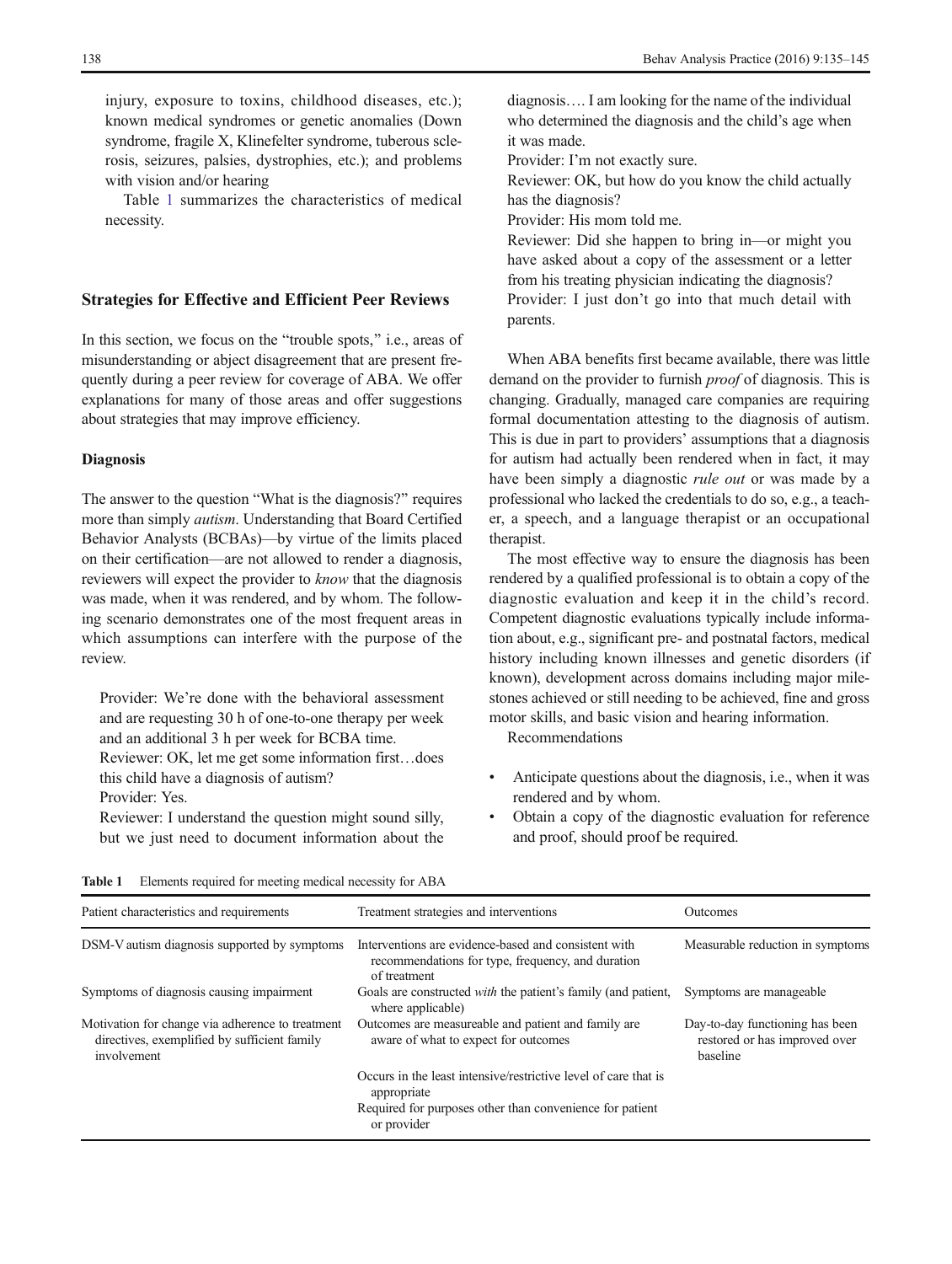## **History**

History is the most common element missing from an initial review. Attempts to obtain any type of history regarding a child presenting for behavioral intervention is one of the most difficult endeavors reviewers face. A part of the challenge is due to the philosophical underpinnings of behaviorism, i.e., that learning is based on the response to a stimulus that is observable and measurable. While this theory has many merits, we advise clinicians to also consider the child's history, especially with regard to comorbid conditions. The history may influence the treatment plan, goal setting, and outcomes. This is especially true when considering the child's medical and developmental history.

The goal of this section is not to challenge the underlying philosophy of behaviorism; it is simply to demonstrate how knowledge of a child's history may lead the provider to rethink expectations, consider alternative reinforcements, or to even consider the possibility that ABA may not be the best clinical fit for the child and the family.

Additionally, consideration of the history is consistent with recommendations from the BACB: "Information about medical status, prior assessment results, response to prior treatment and other relevant information may be obtained via file review and incorporated into the development of treatment goals and intervention. Examples of assessments that should be reviewed include intellectual and achievement tests, developmental assessments, assessments of comorbid mental health conditions, and evaluations of family functioning and needs. In some cases, if assessment information is incomplete, the Behavior Analyst should refer the client to other professionals for needed assessments" (BACB, [2014,](#page-10-0) Applied Behavior Analysis. Treatment of Autism Spectrum Disorder: Practice Guidelines for Healthcare Funders and Managers, second edition, p. 19).

We have reviewed many cases for continued coverage in which the history was ignored and where its absence led to considerable confusion about the lack of progress. The vignette below, taken from a live review illustrates this point.

"Lily" is an 11-year-old female who has been receiving 30 h of ABA intervention since she was diagnosed with autism at the age of 4. In addition to the 30 h of intervention which occurs in the home, she is in a self-contained classroom at a school for children with special needs. She attends school 25 h per week.

She is described as a loving child who smiles and gives hugs. She has made good gains in areas related to self-help and is now able to bathe alone, brush her teeth, select her own clothes, dress herself, and comb her hair.

The current target behaviors for intervention are related to speech and language. She was non-verbal when she started and is now able to tact between 80 to 90 words. When using her words, however, her speech is garbled and unintelligible to

those who do not know her and sometimes even to those who do, e.g., her parents and treatment team. Lily had started using an assisted communication device to improve her communication but was recently been weaned off because she appeared to be adding new words. The provider is asking for reauthorization of 25 h per week for the next 6 months.

Provider: Good Afternoon. I was asked to talk with you about Lilly.

Peer reviewer: Yes, the case was referred for a peer review because the care manager had some questions about medical necessity, especially in the area of a fade plan and discharge criteria.

Provider: I know, but I told her there's no way we could begin a fade plan; she's really starting to catch on to the language piece but has a long way to go. I am convinced she can get to the point of communicating without the Proloquo.

Peer reviewer: Help me understand what evidence there might be for that. I understand she's been receiving ABA now, at 30 h per week for the past 7 years. I went thru all the information you sent, including the data graphs. And while she's made some gains in relation to her self-help skills, the language gains have almost been flat. Is there some reason you don't want to continue with the assisted device?

Provider: Well, I just know she can do it.

Peer reviewer: Is it possible there's another reason she might be having such a difficult time? Is there another diagnosis that might be interfering with her ability to learn?

Provider: Well, she does have a seizure disorder, but that's it and that's probably not causing the delay. Her progress is just slow—everybody makes gains at a different pace you know.

Peer reviewer: I realize that, but the limited gains in these areas in 7 years have me wondering if there isn't something that's being missed. Are there any other medical conditions or anything from her history that might suggest something else is interfering?

Provider: No.

Peer reviewer: I noticed in the write up you sent there was mention she's been diagnosed with a mitochondrial disorder. Have you spoken with mom about that at all? Provider: No, I didn't see that and mom's never mentioned that.

Peer reviewer: Oh…well it was on the write up you just sent, in the history section.

Provider: I guess I'll have to look into that.

Peer reviewer: I am certainly not an expert on mitochondrial disorders but I am aware that it causes a number of problems like severe problems with fatigue, memory issues, intellectual disabilities, periodic 'zoning out,'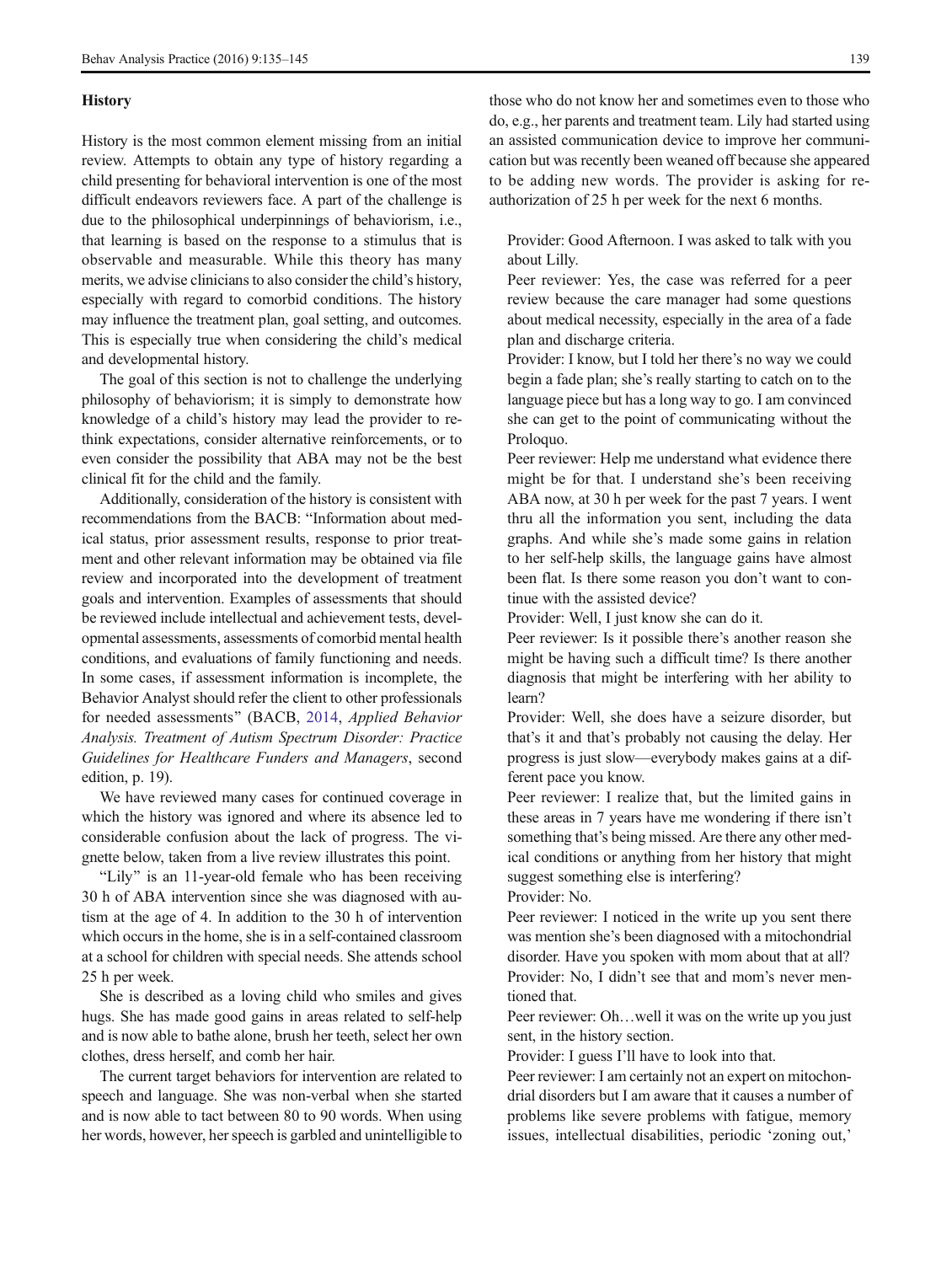and difficulties with learning. It might be a good idea to revisit this with mom. It may be a clue as to why her learning has been slower than was expected. Provider: OK.

The expectation is not that providers educate themselves on all medical disorders: rather, it is recognizing medical conditions when they are present and understanding the potential influence on learning. When medical information is altogether missing, the provider is expected to directly ask, e.g., "Have any of your son's doctors ever expressed concern about any medical disorder or condition?^ Many providers balk at the suggestion, stating "I can't ask those questions.... I'm not a physician" or "It's really none of my business." However, as the provider, it is important to have any information that could potentially interfere with progress. Solid information allows for more effective treatment planning and for the development of realistic goals. The influence of medical conditions in children on the autism spectrum is addressed in the new code of ethics published by the BACB and which go into effect on January 2016 and states: "Behavior analysts recommend seeking a medical consultation if there is any reasonable possibility that a referred behavior is influenced by medical or biological variables" (BACB, [2014,](#page-10-0) Professional and Ethical Compliance Code for Behavior Analysts, p. 11).

## Use of Standardized Measures in Diagnosis and Assessment of Function

There are two types of assessments for children suspected of being on the autism spectrum: (a) the diagnostic assessment and (b) the behavioral assessment. A formal diagnostic assessment is often preceded by the use of screening instruments administered by a primary care physician or a pediatrician during well-baby checks. Among the most common screening tools are the Checklist of Autism in Toddlers (CHAT) and the Modified Checklist for Autism in Toddlers (M-CHAT-R/T) (Robins, Fein, & Barton, [2009\)](#page-10-0), the Screening Tool for Autism in Two-Year-Olds (STAT) (Stone & Ousley, [2015](#page-10-0)), and the Social Communication Questionnaire (SCQ) (Rutter & Bailey, [2003](#page-10-0)) for children 4 years of age and older. In and of themselves, these are not sufficient to render a diagnosis, but they are very helpful in determining who may need to be referred on for further evaluation.

Children who are referred for further diagnostic evaluation undergo a more complete assessment by an independently licensed psychologist or a board-certified physician with expertise in pediatrics, developmental pediatrics, pediatric neurology, or a similar specialty. There are many more screening tools than there are diagnostic tools. Instruments considered to be the gold standard for diagnosing on the autism spectrum are ADI-R (Rutter & LeCouteur, [2003\)](#page-10-0) and the ADOS-2 (Lord & Rutter, [2012](#page-10-0)).

Following confirmation of the diagnosis and prior to initiating treatment, children are behaviorally assessed by the supervising BCBA to determine deficits and strengths and to use that information in the formation of a treatment plan.

The initial behavioral assessment is used as the baseline against which later gains are plotted to provide an "at a glance" depiction of change over time. These changes are measured against baseline data for each targeted behavior. The simplest depiction of these results is a simple behavioral graph demonstrating change over time.

There are numerous assessment tools for measuring change against baseline. Instruments typically measure a series of skills across several domains and are broken down into much smaller components for mastery.

When providers are asked about instruments used to establish a baseline, against which progress will be measured, it is not uncommon to hear they refrain from using a standardized instrument but rather have developed their own instrument. While the development of a measuring tool may add elements to the clinical picture, most MBHCOs want to ascertain that tools in use are valid (i.e., actually measure what they claim to measure) and reliable (i.e., that they do so consistently over time). The use of standardized instruments helps reassure consistency of meaning when discussing outcomes.

Recommendations

- & Familiarize yourself with the elements of medical necessity for the governing health plan at issue or the MBHCO with whom you will be reviewing as there may be slight variations.
- & Anticipate the type of information needed for reviewing the case at hand and have it available in order to reduce the amount of time you will spend on the phone with the reviewer.

## Necessary Elements of a Treatment Plan

As mentioned earlier, preparing a case for coverage review is critical. Deciphering which parts of the case are in question allows a more focused preparation. Preparing for the review is different from writing the treatment plan. The purpose of the written plan is to provide a description of the goals, i.e., the what that is targeted for change. In addition to reviewing what is going to change, the peer reviewer will likely want to know how those changes are expected to occur, i.e., what are the specific mechanisms used to obtain compliance from the child as well as the parents.

In the following sections, we cover treatment guidelines and identify those areas most likely to be problematic during a review. The four major elements needed for a treatment plan are the following: (1) design and supervision of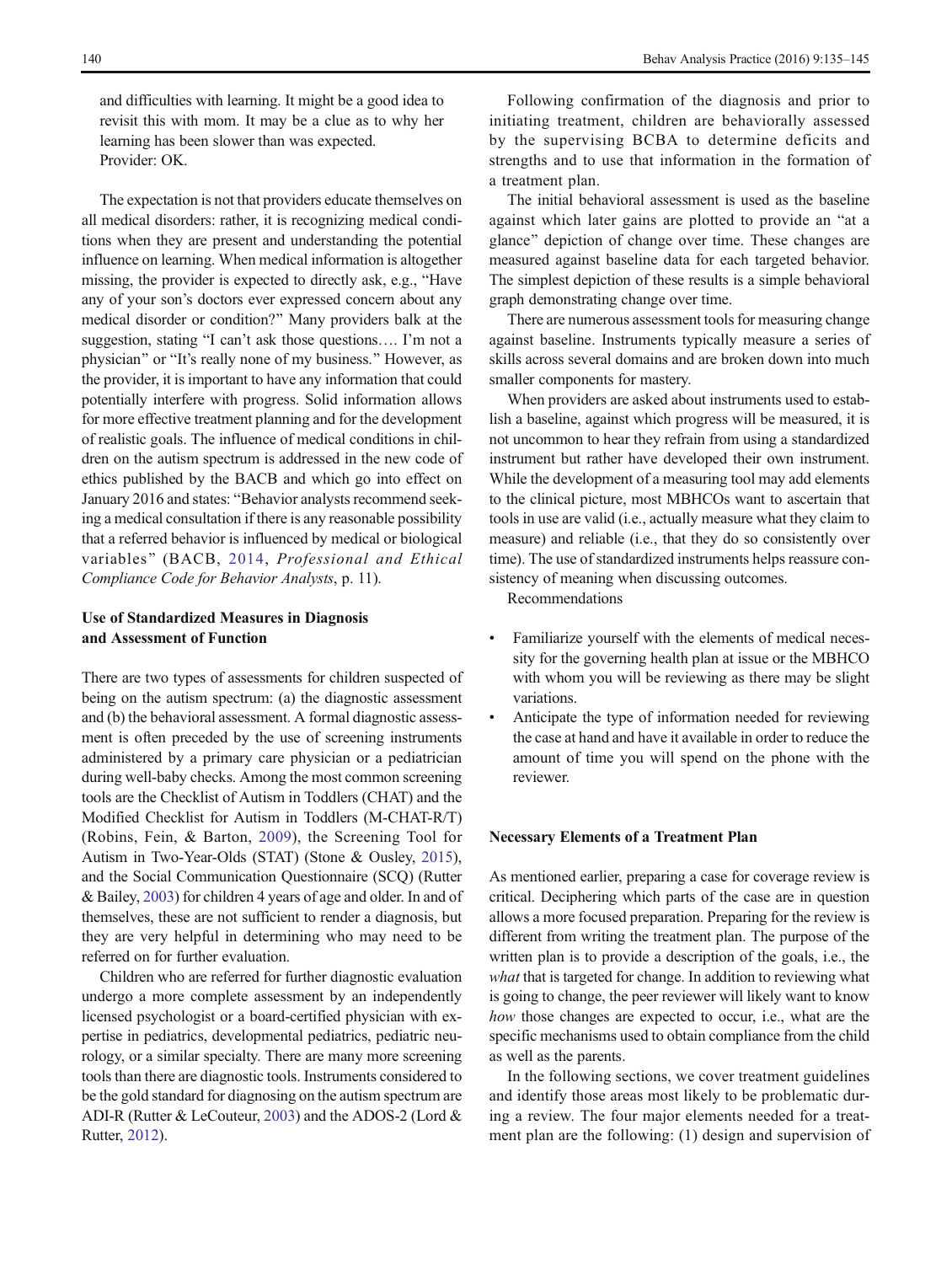plan by an appropriately certified behavior analyst, i.e., either a BCBA or a BCBA-D, or an independently licensed mental health professional with appropriate training in ABA; (2) operationally defined target behaviors with baseline measures for each target and changes in those behaviors over time; (3) parent/caregiver participation; and (4) fade plan leading to discharge.

### Supervisor Role and Requirements

The BACB has established performance expectations for the role of supervisor; among these are the completion of systematic behavioral assessments, interpretation of results, evaluation of progress, changes to the treatment plan when necessary, and supervision of the behavior therapist(s) (BACB, 2014, Applied Behavior Analysis. Treatment of Autism Spectrum Disorder: Practice Guidelines for Healthcare Funders and Managers, second edition, p. 32). Despite the apparent straightforward nature of the requirements, we have encountered a number of variances in these procedures. Below is an example of one:

Peer reviewer: Good afternoon Ms. Smith. I'm calling to go over the treatment plan for Lydia. This case was referred for a peer review because the case manager had some questions about the treatment plan.

Provider: Yeah, I wasn't quite sure what the issues were and I'm not really sure why it was sent for peer review. Peer reviewer: Okay, well let's go over the questions the reviewer had. The first question is who is the supervising BCBA on the case?

Provider: Well, that depends. There are several of us. Peer reviewer: I mean, who actually did the assessment and who will be providing the supervision?

Provider: There were four BCBAs involved in the assessment.

Peer reviewer: Why so many?

Provider: Because basically, it's a staffing issue. We don't have enough BCBAs for the number of intakes so whoever is available is the one who takes the case and gets as much of the assessment completed as possible. If the assessment cannot be completed by one BCBA, another one will pick up and try to complete it.

This situation is more common than one might expect and poses a number of problems. Not only it is inconsistent with the BACB's guidelines, it dilutes responsibility for the child's assessment and, subsequently, for the design and execution of the treatment plan. If the clinicians are not sure who is responsible, how will parents know, and how will managed care plans know with whom to review a case? Staffing issues are common in most fields but by the time treatment plan is reviewed, the expectation is that there will be one identified BCBA responsible for the case.

### Goal Setting and Tracking Progress

One of the theoretical advantages of discussing treatment goals derived from behaviorally based intervention plans is specificity. Goals are operationally defined and targets are set for mastery. Treatment plans can be submitted for a review in different ways. Most providers choose to send in the narrative of the treatment plan which may or may not include criteria for mastering overall goals. Some providers send a short report of current behavioral targets and supply the response data in graph form; some do both.

One of the most efficient ways to review progress on several goals is to provide a summary data on each of these goals. Cooper, Heron, and Heward ([2010](#page-10-0)) recommended the use of graphic displays for communicating progress because "it provides the practitioner with an ongoing and progressive record of participant behavior…graphs are a simple and easily analyzable format…and visual analysis of behavioral data is… less time consuming, and does not rely on mathematical or statistical assumptions."

A common conundrum when reviewing treatment outcomes for children receiving ABA intervention is the lack of a standard definition for "progress" or "gains." This can lead to fundamental differences when considering discharge. As there are no consistent definitions for either of these terms, parents, providers and managed care reviewers often struggle to define what constitutes a successful treatment and a logical endpoint.

There is no operational definition for the word "enough" when referring to behavioral changes for children on the spectrum. The definition will most certainly be driven by expectations and perceptions of those most involved in the child's life. There will always be resource limitations of some kind. We are not speaking here about financial currency, rather we refer to currency that is rarely discussed but acutely felt and can be measured in emotional and psychological energy; sustained attention to one child in a family with other children; distraction from other important relationships (e.g., marriages and partnerships), vocational goals, and avocational interests; and the toll exacted by fatigue. The brief scenario below describes a common conversation related to the concept of enough.

Reviewer: I am looking at the treatment plan and data on the goal, "tying his shoes." I see where the first several tasks in the hierarchy were met within 8 weeks of introducing the goal. But in the 5 months since then, the data line appears flat—as though there hasn't been much progress.

Provider: Oh, I disagree completely. Skills are acquired at different rates for different kids. Not everyone learns at the same pace and given where he started from, I think he's making excellent gains.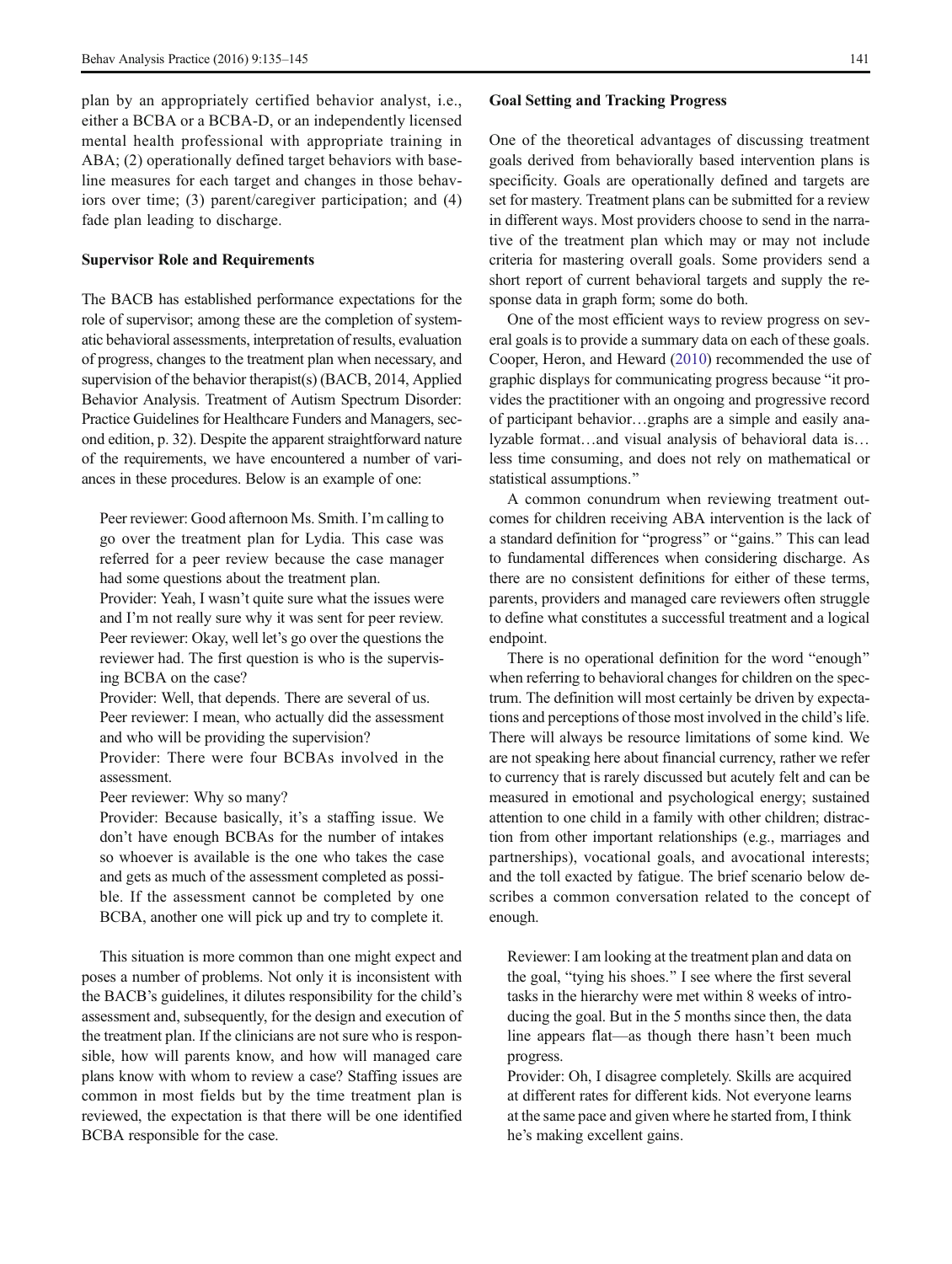Reviewer: While I agree that kids do indeed learn at different rates, 5 months seems like a long time to stay in the same place on a goal that may offer little in terms of improving his overall quality of life….

Provider: Tying his shoes is every bit as important to his development as it is to his two siblings who are not on the spectrum…. Sometimes it just takes time.

When positive movement towards a goal stops, the reviewer will likely ask about barriers to further gains and how those barriers are being addressed. In addition to the barriers associated with the intervention itself, we are increasingly hearing about barriers that have little to do with clinical decisionmaking and are more related to such matters as staffing shortages, staff turnover, clinicians who are still in training or are new to a case, or scheduling difficulties with parents. Although we are sympathetic to the realities of clinical practice, the readers of this journal need no reminder that attempting to provide ABA with less than sufficient resources is also identified as a potential breach of the Behavior Analyst's Code of Ethics which states, "Behavior analysts" follow through on obligations, and contractual and professional commitments with high quality work and refrain from making professional commitments they cannot keep^ (BACB, [2014,](#page-10-0) p. 11).

#### Parent Training

For ABA to be optimally successful, parents are "indispensable in the child's program...and play a critical role…studies show that children whose parents are actively engaged in the process make measurable gains^ (Johnson, Handon, Butter, Wagner, Mulick, & Sukhodolsky, [2007](#page-10-0)). There are many varieties of parent training (Matson, Mahan, & LoVullo, [2009](#page-10-0)), and evidence strongly suggests that children with autism receiving ABA intervention, and whose parents participate in treatment, make more gains than children whose parents do not (Oono, Honey, & McConachie, [2013](#page-10-0); Lovaas, [1987](#page-10-0)). Collaboration with other professionals such as school staff is also important (Sheridan & Kratochwill, [1992\)](#page-10-0).

The BACB (BACB, [2014,](#page-10-0) Practice Guidelines for Healthcare Funders and Managers, p. 11) also considers an essential practice element "to be direct support and training of family members and other involved professionals (is needed) to promote optimal functioning and promote generalization and maintenance of behavioral improvements." Accordingly, providers can expect reviewers to ask about the specific components that the BACB lists: (1) a description of specific training procedures that will be used with the parents, (2) methods of measuring parent progress, and (3) identification of proposed goals and objectives for the parent training.

Each goal or objective is expected to encompass the following: current baseline for the behavior; the specific behavior that the parent or caregiver is expected to demonstrate including conditions under which it must be demonstrated and mastery criteria (for the parent goal); date of introduction; estimated date of mastery; specific plan for generalization; and report of progress of goals.

Lack of compliance with this parameter accompanied by marginal expectations for parent participation and training is a common reason for which cases are referred for a peer review, and not uncommonly leads to the denial of benefit coverage. In our experience, providers often report a variation of either "Our program requires parents meet with us for training one hour each month" or "I have tried and tried to get them involved but it just hasn't worked out." Both responses are problematic but for different reasons.

Regarding the first response, some providers assert that 1 h per month of training is standard and sufficient. They may be reticent to ask too much of parents who are already very busy, i.e., "something is better than nothing." In these situations, we often hear about in-home training where the parent is physically present in the home, but not in the session. Providers sometimes represent this presence as meeting the guidelines for training, e.g., "About half the time she is in the kitchen but she can hear what's going on. The other part of the time she will come into the area where we are working and observe interactions." In these situations, the board's stance is clear, i.e., "Such training is not accomplished by simply having the caregiver or guardian present during treatment implemented by a Behavioral Technician" (BACB, [2014](#page-10-0), Practice Guidelines for Healthcare Funders and Managers, p. 37).

The second response occurs when the provider is keenly aware of the need for parent involvement yet, despite best efforts, has not been able to successfully engage the parent for training. This often leaves providers frustrated as much with themselves as they are with the parents, particularly when the child is not progressing adequately. When parents are either unwilling or unable to make the necessary time commitment needed to learn basic tenets, concepts, and the language of ABA, it may be time to closely examine to what extent the child with autism can truly benefit from ABA. ABA may not be the most appropriate nor the most effective method for every child that presents for treatment. Other treatments that require less parent time may be more suitable. Transferring a child to a different treatment modality, especially if ABA is not going to fit into family life, typically results in feelings of failure for the provider; e.g., "There is no way I can give up on this kid. I feel like we are punishing the child because the parents are not doing their part."

In our role of rendering coverage determinations for a major MBHCO, this is not an easy subject to broach. Ultimately,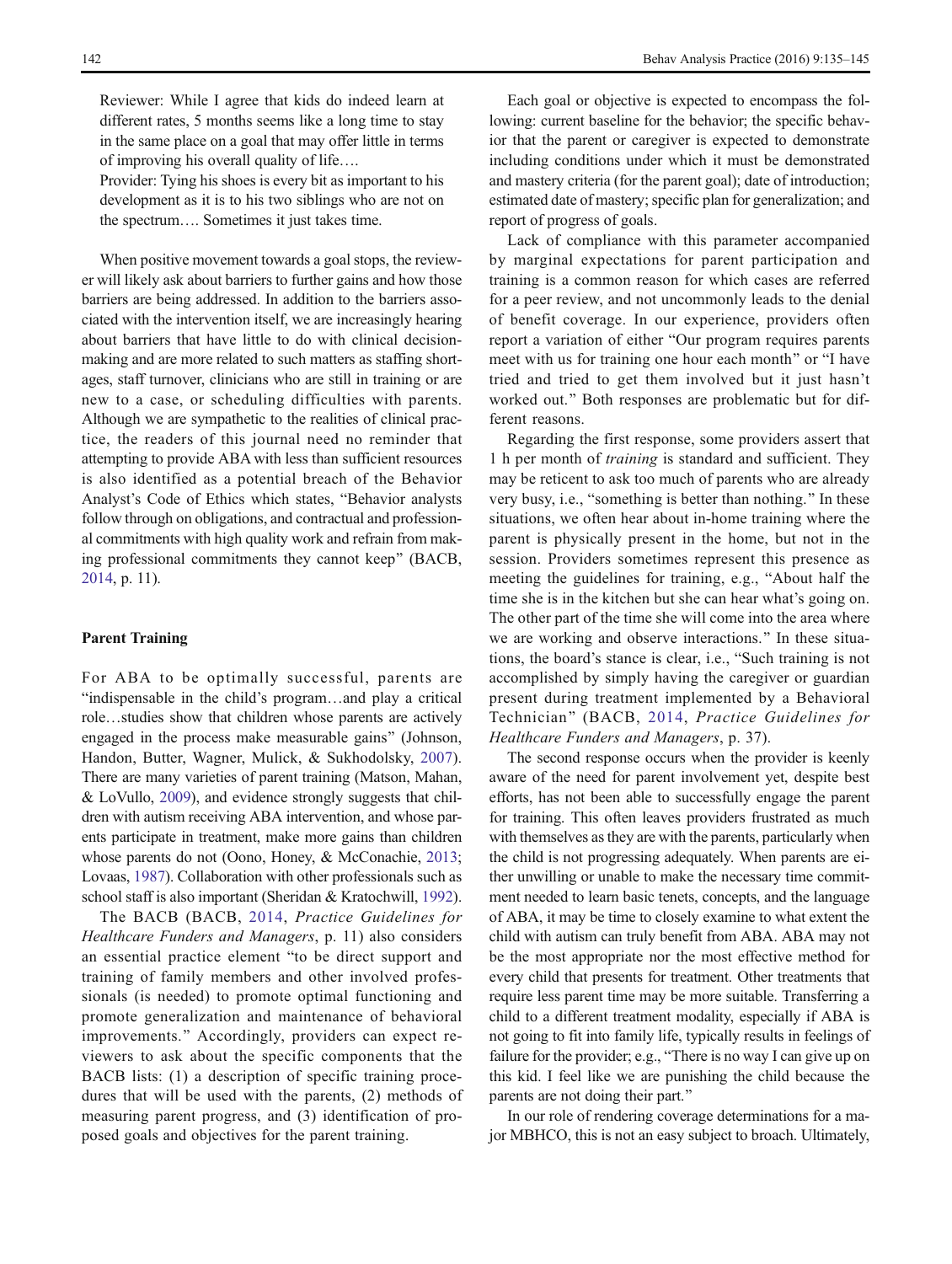however, both peer reviewers and providers want to be sure the treatment is medically necessary.

Recommendations

- Present parent training as a requirement and necessary condition of ABA. Consider a parental *contract* to ensure understanding of expectations.
- Educate parents as to how goals are developed and explain why certain goals need to be mastered before moving onto others.
- Ensure understanding of *operational definition* and its importance in collecting data and measuring progress.

#### Discharge Criteria

In this last section, we address a conundrum as vexing as any other, i.e., discharge criteria. When the peer reviewer asks "What are the discharge criteria?" the most common response is "When he meets all of his goals and is on par with his peers.^ Having reviewed hundreds of treatment plans that are theoretically designed to lead to progress and discharge, the case in which a child has actually been discharged because "all goals have been met" is extremely rare.

First of all, treatment goals are rarely, if ever, finite. Regardless of how much progress has been made, there will always be more to do. But this is true for any individual, adult, or child, regardless of the diagnosis, for whom behaviors need to change in order to improve functioning in the world. Barriers to communication, relationships, social skills, and a basic understanding of the emotional makeup of self and others must be identified and addressed. But do we hold a different standard for therapeutic success when it comes to children on the autism spectrum than we do for children with other types of disorders? For what other clinical conditions characterized by severe behavioral manifestations, do we expect all goals to be met before considering discharge, especially when those goals require such significant change that the child would appear to be typically developing.

Children with autism, especially those on the lower end of the spectrum, present with deficits so pervasive and difficult to manage that they can overwhelm caregivers and entire families. For many children with autism, every domain needs attention. The treatment plan identifies crucial behaviors that must be present for progress but also targets behaviors for which reduction and/or extinction is necessary for overall improvement. Regardless of whether a behavior needs to be strengthened or extinguished, the gold standard for measurement is the operational definition of each targeted behavior. Progress on behaviors that need to be extinguished is easier to measure because the goal is to rid the behavior from the child's repertoire altogether. For example, assume the target is a self-injurious behavior such as "head banging." While

extinguishing this behavior may require a number of interventions over a protracted period of time, once the criteria for extinction have been achieved, the only task left is observational follow-up to ensure the behaviors remain extinguished.

The ability to operationalize a behavior for extinction does not seem nearly as problematic as operationally defining "when he is on par with peers," because a single behavior is easier and more conducive to measurement than an entire group of behaviors for which 100 % mastery is required for each. What happens to plans for discharge when only some of the behaviors meet 100 % of the criteria for mastery? Can there be room for operationally defining behavior change that constitutes enough progress to warrant discharge from the direction of the BCBA and into the hands and direction of parents and caregivers?

The second problem with "on par with his peers" as a legitimate discharge criterion is the assumption that every child in treatment is indeed capable of catching up to developmental levels of children unencumbered by the effects of autism. This assumption will be questioned during a peer review, e.g., "What evidence is there to suggest that the discharge criteria are realistic?^ The most consistent answers given by providers combine "hope" with a "never give up" orientation that precludes consideration of whatever limitations (known or unknown) there may be for the child. While hope and tenacity are not wrong, they are misplaced. They do not fit the evidence for a scientific model.

Much of the way discharge criteria are regarded may depend on the philosophical orientation of the BCBA, i.e., how she perceives her role in the context of the child and the family. We illustrate two different orientations (provider A and provider B) with the following, common example. A peer review is conducted for an 8-year-old boy, "Joey", who has been receiving ABA for 5 years. At baseline, Joey was nonverbal and had no effective way of making needs known; engaged in daily tantrums that lasted up to an hour; made no eye contact; was aggressive with peers to such a degree that he had been asked to leave three different day care settings; had very few self-help skills, e.g., ate only when spoon fed by his mother, did not tolerate any clothing with a zipper or Velcro; was unable to imitate the simplest gestures; and would only play with objects that were red. At the end of 5 years, Joey still does not speak but is now able to communicate effectively with an assisted communication device. Tantrums occur less than once per month. Instances of aggression have not been recorded in the past 2 years. He makes eye contact up to 75 % of observed opportunities and can now dress himself independently if his mother lays his clothes out on a special chair the night before. He is toilet trained and uses eating utensils appropriately. The peer reviewer asks about discharge criteria in the exchange below.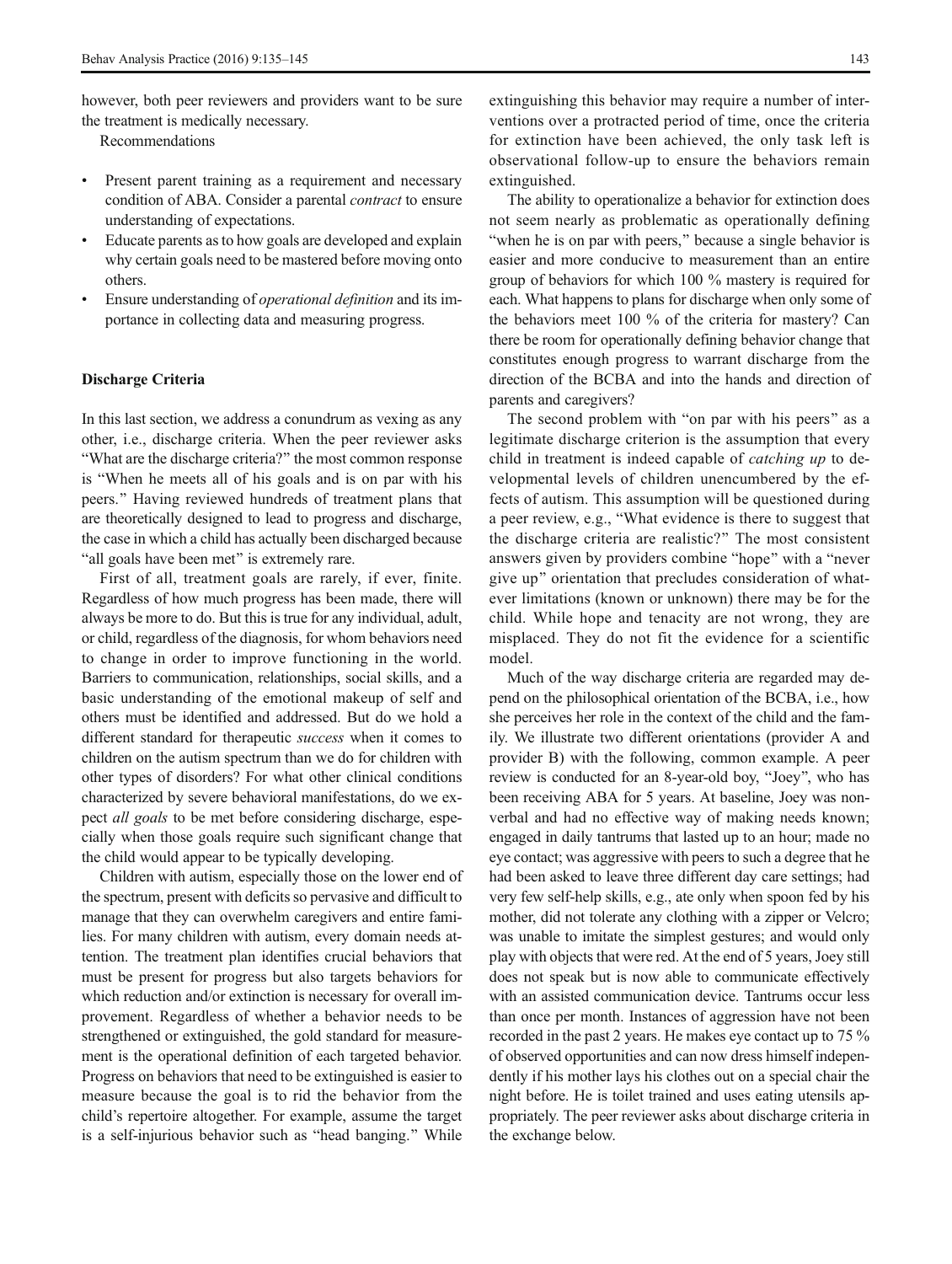Peer reviewer: Can you tell me about what the plan might be to fade hours and discharge Joey from the program?

Provider A: There is no way we can even think about discharge at this point. He still struggles with transition and his parents want to try to get him into an adaptive sports program. They are going to need help with that transition.

Peer reviewer: I understand how transitions can be a problem, but for children on the spectrum, won't there always be a few bumps with transitions? It's part of the diagnosis and he may not ever get to the point where transitions are completely comfortable. There will be transitions for him in the future and it's not clear to me why parents would not be able to facilitate those. Have you been able to identify specific barriers that prevent them from helping him with transitions and change?

Provider A: Well, not exactly. I think they're very worried about him…afraid he will get back into the old behaviors and they won't know what to do. Plus, we have barely touched on some of the socialization skills he needs. He still doesn't know how to make friends. There is still so much to do.

The responses from provider A suggest that after 5 years, she perceives the parents as not ready to proceed on their own for fear of future transitions. She does not see them as being able to handle these future challenges on their own. She may be inadvertently sending parents the same message which only underscores their own anxiety. This is not intentional on the provider's part. It does, however, suggest a philosophical orientation—be it conscious or unconscious—that ABA intervention will need to be a permanent fixture in the life of Joey and his parents.

By contrast, the same conversation about the same client is held with provider B.

Peer reviewer: Can you tell me about what the plan might be to fade hours and discharge him from the program?

Provider B: Well, I tried to have that conversation about a year ago with parents but was not very successful. They were extremely apprehensive about continuing on without the treatment team. So I asked them to make a list of skills they thought they needed and didn't have. What I learned was that it wasn't so much the lack of particular skills as much as it was just thinking about not having the same degree of support they have had these past 5 years.

Peer reviewer: So the barrier wasn't really a feeling they didn't know what to do as much as it was a fear for what might happen in the future, or maybe a lack of confidence?

Provider B: Yeah, I think so…because they've both been very involved in the treatment. They know what to look for when a new behavior pops up or an old one reappears. They have the antecedent-behaviorconsequence thing down really well…and my observations confirm that they're consistent between themselves with responses…and that was not the case when we first started. But they have really have worked hard on consistency.

Peer reviewer: So how have you been addressing the 'confidence' barrier?

Provider B: About 6 months ago we started cutting back on hours and they did really well…better than they thought they were going to do. They were quite pleased. So over the past couple of months, we all agreed that discharge would happen by Thanksgiving…we have a month to go and I have no doubt they'll do well. We've started explaining to Joey that he won't be seeing the treatment team after a while, but we made a 'countdown calendar' with a huge, red rocket for the last day.

Peer reviewer: That's a pretty creative discharge! How do you think it's going to go?

Providers B: I think there will be a few difficult moments, but we tried to anticipate those by discussing what they might be and how parents will address them. I think overall, they'll do just fine.

Provider B clearly has a different orientation about her role and position in the family. She is clear about the need to discharge, sees behavioral intervention as a tool, and consistently sends parents the message that they have what they need to continue on.

There is no doubt that for a number of reasons, the topic of discharge is difficult. But in our opinion, it is an important part of the treatment plan often overlooked by providers in their discussions with parents. This apparent lack of attention to discharge and discharge criteria often serves as the basis for misunderstanding by parent and provider alike. In our opinion, many of these misunderstandings could be mitigated by intermittent conversations with parents by providers who are responsible for setting overall expectations for the treatment itself.

In summary, discharge (or termination) is a misnomer. It is better described as transitioning the program from the therapist to the parents and the community. As with learning to ride a bicycle, the parent prepares the child with appropriate equipment (sturdy shoes, a safe bike, and a helmet), escorts the child to the sidewalk, helps the child mount the bike, and then serves as the balance until the child masters riding on his own. So too does the BCBA and treatment team offer appropriate equipment by giving parents the skills to (a) understand the different components of a specific behavior, (b) identify behavioral triggers, (c) understand the purpose of the